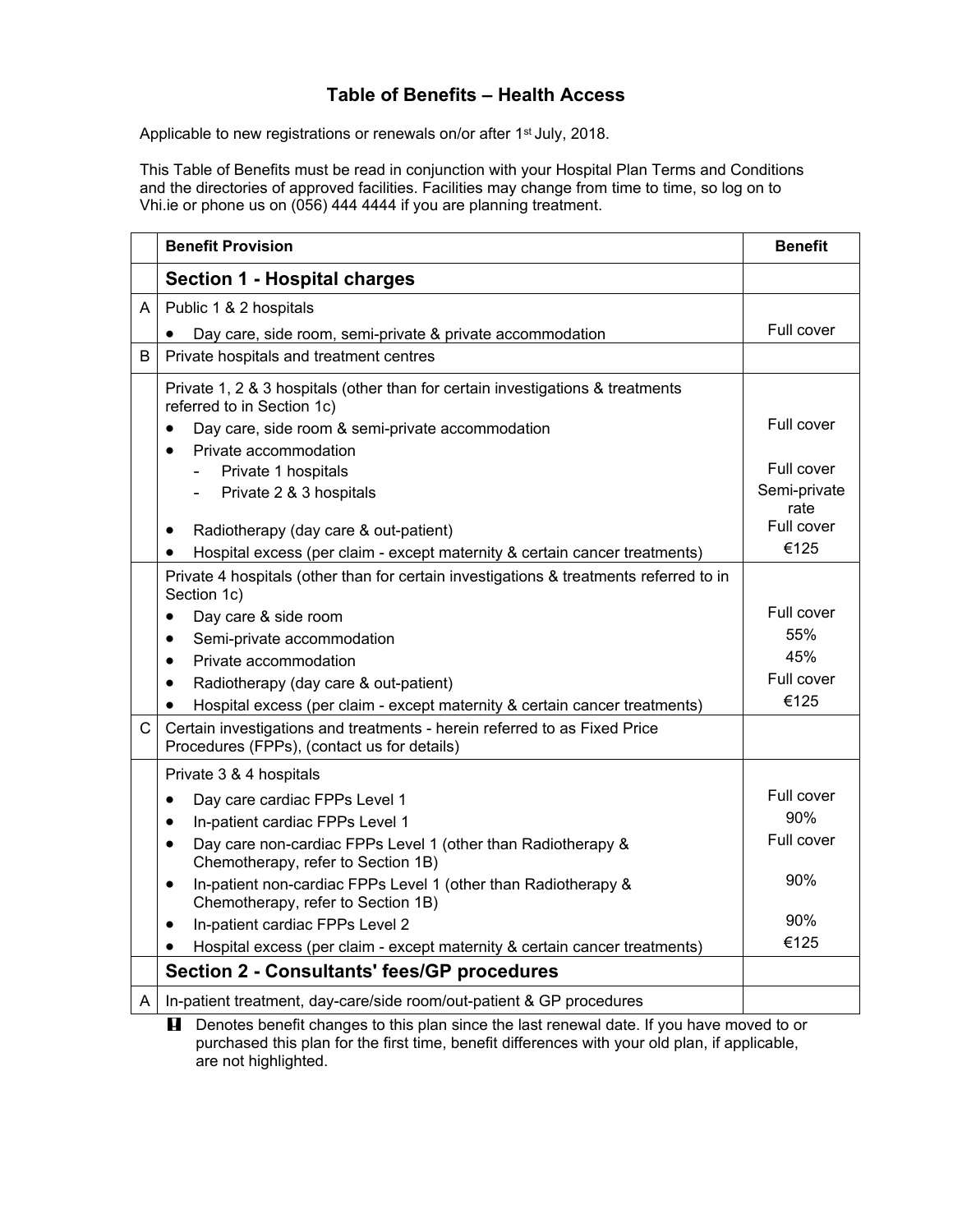|    | Participating consultant/GP<br>٠                                                                                                                                                                                                       | Full cover                                                                         |
|----|----------------------------------------------------------------------------------------------------------------------------------------------------------------------------------------------------------------------------------------|------------------------------------------------------------------------------------|
|    | Non-participating consultant/GP                                                                                                                                                                                                        | Standard<br>benefit                                                                |
|    | Section 3 - Psychiatric cover (read in conjunction with Section<br>1)                                                                                                                                                                  |                                                                                    |
| A  | In-patient psychiatric cover                                                                                                                                                                                                           | 100 days                                                                           |
| B  | Day care psychiatric treatment for approved day care programmes                                                                                                                                                                        | Contact us for<br>further details                                                  |
| C. | In-patient treatment for alcoholism, drug or other substance abuse in any 5 year<br>period                                                                                                                                             | 91 days                                                                            |
|    | <b>Section 4 - Maternity</b>                                                                                                                                                                                                           |                                                                                    |
| A  | Normal confinement                                                                                                                                                                                                                     |                                                                                    |
|    | Public hospital benefit (up to 3 days)<br>Caesarean delivery (as per hospital benefits listed)                                                                                                                                         | Full cover<br><b>Refer Section</b>                                                 |
|    | Home birth benefit                                                                                                                                                                                                                     | €3,150                                                                             |
| B  | In-patient maternity consultant fees (per Schedule of Benefits for Professional<br>Fees)                                                                                                                                               | Agreed<br>charges                                                                  |
|    | Section 5 - Cancer care and other benefits <b>H</b>                                                                                                                                                                                    |                                                                                    |
| A  | Genetic testing for cancer                                                                                                                                                                                                             |                                                                                    |
|    | Initial consultation for genetic testing for cancer *<br>$\bullet$                                                                                                                                                                     | 50% cover                                                                          |
|    | Genetic test - for specified genetic mutations to be carried out in an approved<br>clinic *                                                                                                                                            | Full cover                                                                         |
|    | Preventative (Prophylactic) treatment following on from the genetic test                                                                                                                                                               | Covered up to<br>the levels for<br>hospital<br>treatment<br>listed in<br>Section 1 |
|    | * These benefits are available immediately for existing Vhi customers with no<br>waiting periods. There is a 26 week new conditions waiting period for new joiners<br>and a two year waiting period for transfers from another insurer |                                                                                    |
| B  | Mammograms in an approved mammogram centre in each 24 month period,<br>covered in accordance with our rules (contact us for details)                                                                                                   | Full cover                                                                         |
| C  | Cancer care support - one night's accommodation for each treatment                                                                                                                                                                     | €100 per night                                                                     |
| D  | Manual lymph drainage following cancer treatment - 10 visits                                                                                                                                                                           | €50 per visit                                                                      |
| Е  | Clinical psychology counselling for oncology treatment (psycho oncology<br>counselling) - 10 visits                                                                                                                                    | Refer section<br>9                                                                 |
| F  | Additional cancer support benefits                                                                                                                                                                                                     |                                                                                    |
|    | Wig/ hairpiece, post-mastectomy bra, swimsuit, surgical prosthesis following<br>$\bullet$<br>cancer treatment<br>No excess applies, but subject to the benefit maximum for medical and surgical<br>appliances set out below            | Full cover                                                                         |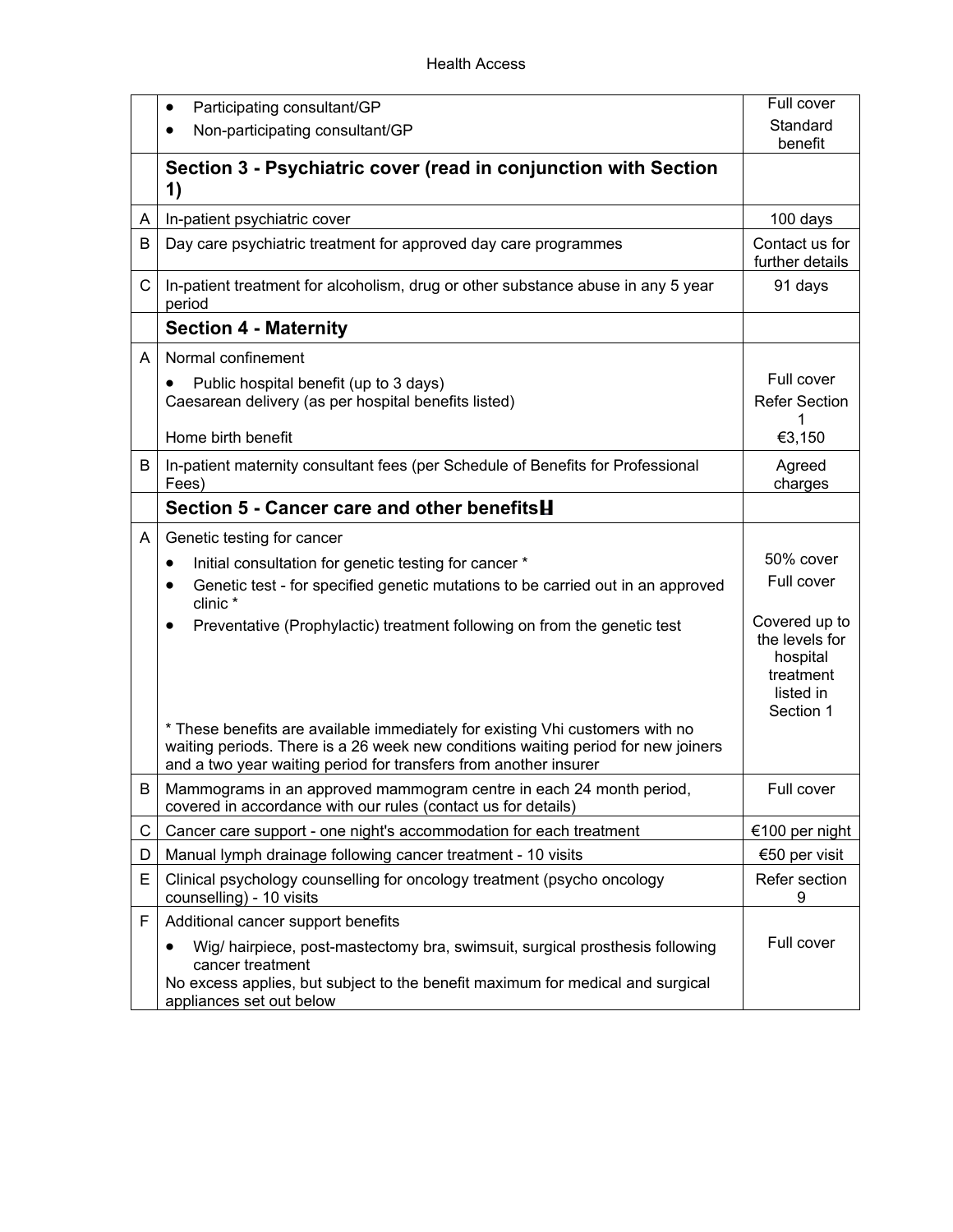| G. | Other benefits in Section 5                                                                                                                                                                                                             |                           |
|----|-----------------------------------------------------------------------------------------------------------------------------------------------------------------------------------------------------------------------------------------|---------------------------|
|    | Convalescent care - first 14 nights                                                                                                                                                                                                     | €51 per night             |
|    | Vhi Healthcare approved medical and surgical appliances - subject to an excess of<br>€300 per member per year (contact us for details of eligible appliances)                                                                           | €3,200 per<br>member year |
|    | Vhi Hospital@Home                                                                                                                                                                                                                       | Full cover                |
|    | Child home nursing - 14 days per calendar year                                                                                                                                                                                          | €100 per day              |
|    | Parent accompanying child - 14 days per calendar year, following a stay in excess<br>of 3 days in hospital                                                                                                                              | €40 per day               |
|    | <b>Vhi VisionCare</b>                                                                                                                                                                                                                   |                           |
|    | Vhi VisionCare E-Screen (available through Vhi.ie/myvhi)<br>$\bullet$                                                                                                                                                                   | Full cover                |
|    | Comprehensive eye exam carried out by a VSP eye-care professional in each<br>$\bullet$<br>24 month period - subject to Vhi VisionCare E-Screen referral                                                                                 | Full cover                |
|    | <b>Section 6 - Transport costs</b>                                                                                                                                                                                                      |                           |
| A  | Transport costs (covered in accordance with our rules)                                                                                                                                                                                  | Agreed<br>charges         |
|    | Section 7 - Cover outside Ireland                                                                                                                                                                                                       |                           |
| A  | Emergency treatment abroad                                                                                                                                                                                                              | €65,000                   |
| B  | Elective treatment abroad (subject to prior approval)                                                                                                                                                                                   |                           |
|    | Surgical procedures available in Ireland (as per level of cover in Ireland)<br>$\bullet$                                                                                                                                                | €65,000                   |
|    | Treatment not available in Ireland                                                                                                                                                                                                      | €65,000                   |
|    | <b>Section 8</b>                                                                                                                                                                                                                        |                           |
| A  | In-patient MRI scans (covered in accordance with Section 1)                                                                                                                                                                             | Agreed<br>charges         |
| B  | Out-patient MRI scans                                                                                                                                                                                                                   |                           |
|    | Category 1 - approved MRI centres                                                                                                                                                                                                       | Full cover                |
|    | Category 2 - approved MRI centres, agreed MRI charges & consultant<br>٠<br>Radiologists fees (subject to an excess of €125 per scan)                                                                                                    | Full cover                |
| C. | PET-CT scans (covered in accordance with our rules)                                                                                                                                                                                     | Agreed<br>charges         |
| D  | CT Scans (covered in accordance with our rules) $\blacksquare$                                                                                                                                                                          | Full cover                |
|    | Section 9 – Out-patient medical expenses (benefits are per visit,<br>per member, unless otherwise indicated) H                                                                                                                          |                           |
| A  | General practitioner                                                                                                                                                                                                                    | €25                       |
| B  | Consultant consultation                                                                                                                                                                                                                 | €60                       |
| С  | Pathology - consultants' fees (per referral)                                                                                                                                                                                            | €60                       |
| D  | Radiology - consultants' fees for professional services (per procedure)                                                                                                                                                                 | €60                       |
| Е  | Pathology/Radiology or other diagnostic tests (refer to Section 8 for out-patient<br>MRI benefits) - 50% of agreed charges in an approved out-patient centre. Contact<br>us for details of eligible diagnostic tests and reimbursements | €500 per year             |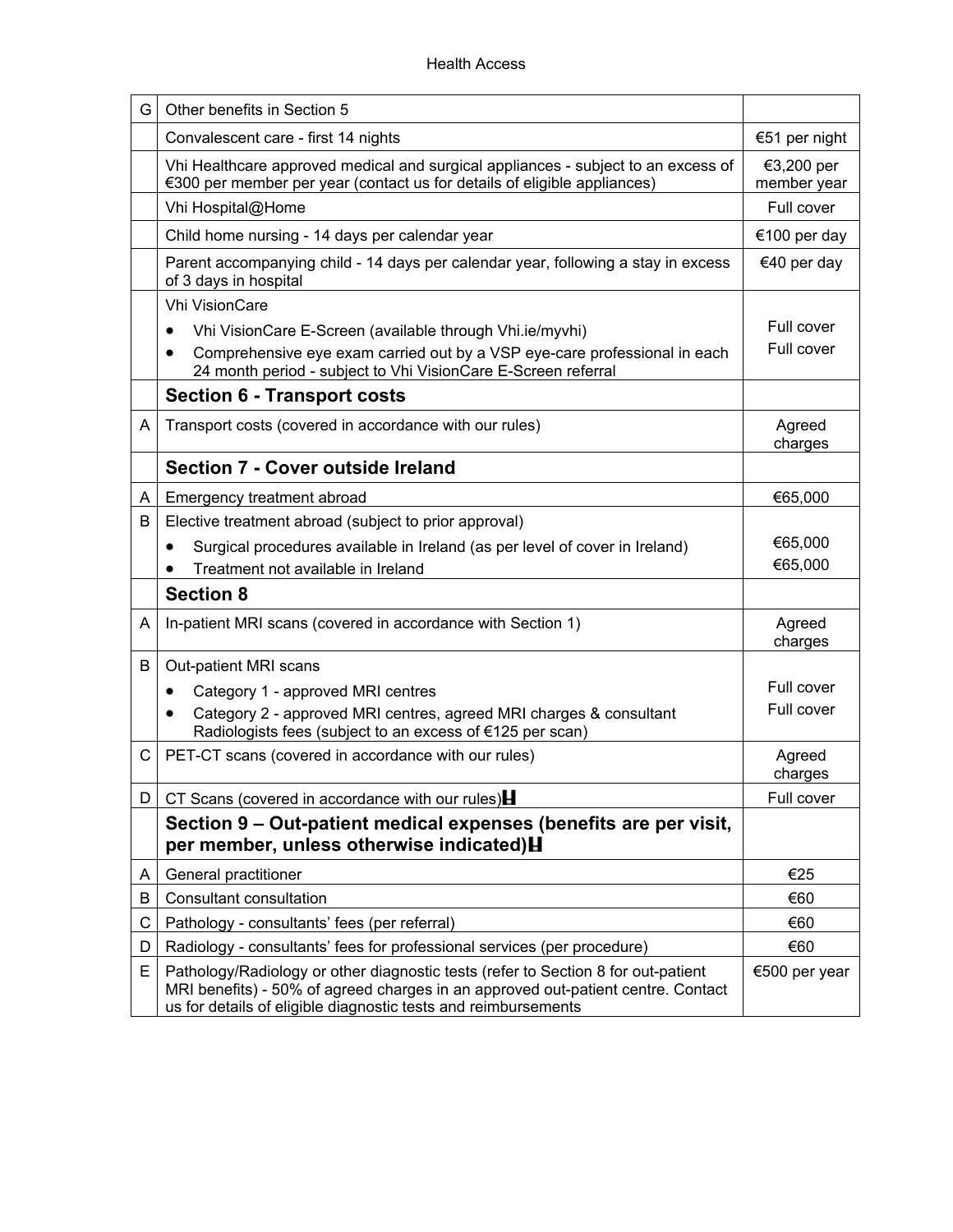| F            | Physiotherapist                                                                                                                                                                                                                                                                                              | €25                   |
|--------------|--------------------------------------------------------------------------------------------------------------------------------------------------------------------------------------------------------------------------------------------------------------------------------------------------------------|-----------------------|
| G            | Pre- and post-natal care (combined visits)                                                                                                                                                                                                                                                                   | €255                  |
| H            | Acupuncturists, Chiropractors, Osteopaths, Physical therapists, Reflexologists - 12<br>combined visits                                                                                                                                                                                                       | €20                   |
| $\mathbf{I}$ | Chiropodists/Podiatrists, Dieticians, Occupational therapists, Speech therapists,<br>Orthoptists, Clinical Psychology - 12 combined visits                                                                                                                                                                   | €20                   |
| J            | Clinical psychology counselling for oncology treatment (psycho oncology<br>counselling)* - 10 visits                                                                                                                                                                                                         | €50 per visit         |
| K.           | Accident & emergency cover - 1 visit                                                                                                                                                                                                                                                                         | €75                   |
| L            | Out-patient mental health therapy - 12 visits in an approved out-patient mental<br>health centre                                                                                                                                                                                                             | €40                   |
| м            | Health screening - in each 24 month period, covered in accordance with our rules<br>(contact us for details) *                                                                                                                                                                                               |                       |
|              | Heart check in a Vhi Medical Centre<br>$\bullet$                                                                                                                                                                                                                                                             | Full cover            |
|              | Cancer check in a Vhi Medical Centre<br>$\bullet$                                                                                                                                                                                                                                                            | Full cover            |
|              | Lifestage screening programme in a Vhi Medical Centre<br>٠                                                                                                                                                                                                                                                   | €300 per<br>screen    |
|              | Dexa scans in an approved dexa scan centre<br>٠                                                                                                                                                                                                                                                              | Full cover            |
| N.           | Optical – eye tests and glasses/contact lenses - in each 24 month period                                                                                                                                                                                                                                     | €55^                  |
|              | (^Payment will be made directly to the provider if attending a VSP network<br>provider, and will not be subject to the annual excess or the annual maximum)                                                                                                                                                  |                       |
| O            | Practice nurse visit                                                                                                                                                                                                                                                                                         | €20                   |
| P            | Cardiac Care Programme*                                                                                                                                                                                                                                                                                      |                       |
|              | Medfit cardiac care programme - in each 24 month period<br>$\bullet$                                                                                                                                                                                                                                         | €250                  |
|              | Urgent cardiac care benefit                                                                                                                                                                                                                                                                                  | €250 per year         |
|              | Medfit cardiac rehabilitation programme                                                                                                                                                                                                                                                                      | €250 per year         |
| Q            | Joint Care Programme*                                                                                                                                                                                                                                                                                        |                       |
|              | Joint Care Screening to assess your mobility levels carried out by a<br>$\bullet$<br>Physiotherapist employed by The Physio Company in each 24 month period,<br>covered in accordance with our rules. To make a booking, contact The Physio<br>Company at (01) 518 0011. Details available at Vhi.ie/members | Full cover            |
|              | Joint Care Physiotherapy carried out by a Physiotherapist employed by The<br>٠<br>Physio Company subject to referral from Joint Care Screening - up to 3 visits                                                                                                                                              | Full cover            |
| R            | Vhi Online Doctor - 12 visits (available through the Vhi App)*                                                                                                                                                                                                                                               | Full cover            |
| S            | Vhi SwiftCare exclusive benefit to Vhi customers*                                                                                                                                                                                                                                                            |                       |
|              | Initial consultation (charge is €125 – you pay €50)<br>٠                                                                                                                                                                                                                                                     | €75                   |
|              | Follow-up treatment package after this consultation for x-rays, tests & medical<br>٠<br>aids (maximum you will pay is €100 for this follow-up treatment)                                                                                                                                                     | 50% of total<br>costs |
|              | Vhi SwiftCare appointment services*                                                                                                                                                                                                                                                                          |                       |
|              | Consultant consultation (orthopaedic, oral maxillofacial & sports medicine)<br>٠                                                                                                                                                                                                                             | 50%                   |
|              | Physiotherapist - 7 visits                                                                                                                                                                                                                                                                                   | €25                   |
| Τ            | Vhi paediatric clinic*                                                                                                                                                                                                                                                                                       |                       |